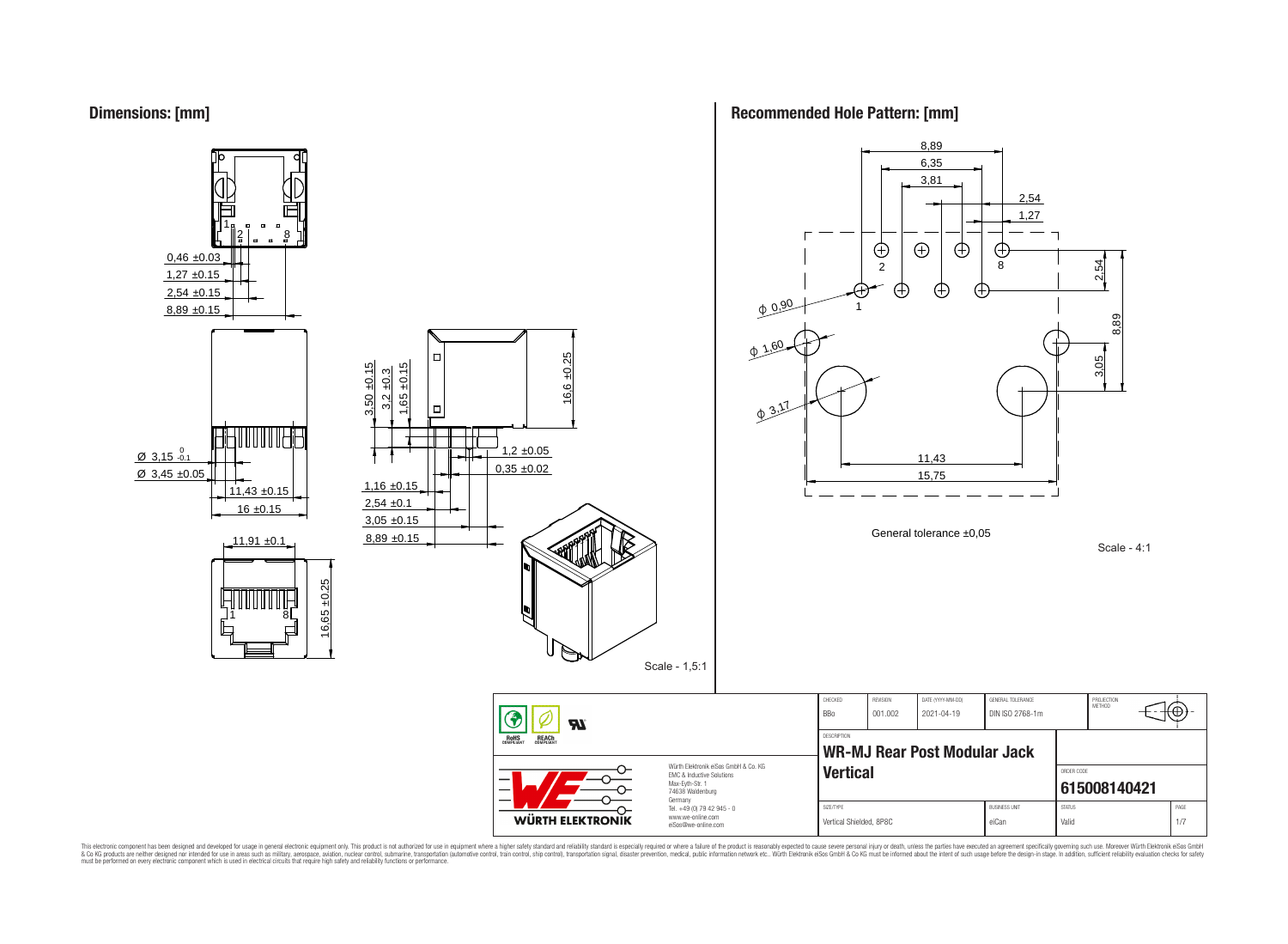### **Article Properties:**

| Number of Pins (xPxC) | SP 8U |
|-----------------------|-------|
|                       |       |

### **Kind Properties:**

| -<br>- | $\sim$<br>evcles<br>. וו ורי<br><b>IVIS</b><br>,,,,<br>$\cdot$ |
|--------|----------------------------------------------------------------|
|        |                                                                |

### **Material Properties:**

| <b>Insulator Material</b>            | PBT                 |
|--------------------------------------|---------------------|
| <b>Insulator Flammability Rating</b> | $UL94V-0$           |
| <b>Insulator Color</b>               | <b>Black</b>        |
| <b>Contact Material</b>              | <b>Copper Alloy</b> |
| <b>Contact Plating</b>               | Selective Gold      |
| <b>Contact Type</b>                  | Stamped             |
| <b>Shielding Material</b>            | <b>Bronze</b>       |
| <b>Shielding Plating</b>             | Nickel (Ni)         |

## **General Information:**

| Oper:<br><b>Portaming</b> | - - - |
|---------------------------|-------|
|                           |       |

# **Electrical Properties:**

| <b>Properties</b>            |           | <b>Test conditions</b> | <b>Value</b> | Unit           | Tol. |
|------------------------------|-----------|------------------------|--------------|----------------|------|
| <b>Rated Current</b>         | ΙR        |                        | 1.5          | Α              |      |
| <b>Working Voltage</b>       |           |                        | 120          | V(AC)          |      |
| <b>Withstanding Voltage</b>  |           | min                    | 1000         | V(AC)          |      |
| <b>Contact Resistance</b>    | R         |                        | 20           | m <sub>O</sub> | max. |
| <b>Insulation Resistance</b> | $R_{ISO}$ |                        | 500          | M <sub>2</sub> | min. |

### **Certification:**

| <b>RoHS Approval</b>  | Compliant [2011/65/EU&2015/863]     |
|-----------------------|-------------------------------------|
| <b>REACh Approval</b> | Conform or declared [(EC)1907/2006] |

| $\boldsymbol{\pi}$<br><b>REACH</b><br>COMPLIANT<br><b>ROHS</b><br>COMPLIANT<br>Würth Elektronik eiSos GmbH & Co. KG<br><b>EMC &amp; Inductive Solutions</b><br>Max-Evth-Str. 1<br>$\overline{\phantom{0}}$<br>74638 Waldenburg |                                                                                   | CHECKED<br><b>BBo</b>                | REVISION<br>001.002          | DATE (YYYY-MM-DD)<br>2021-04-19 | GENERAL TOLERANCE<br>DIN ISO 2768-1m |                        | PROJECTION<br>METHOD | ₩           |
|--------------------------------------------------------------------------------------------------------------------------------------------------------------------------------------------------------------------------------|-----------------------------------------------------------------------------------|--------------------------------------|------------------------------|---------------------------------|--------------------------------------|------------------------|----------------------|-------------|
|                                                                                                                                                                                                                                |                                                                                   | <b>DESCRIPTION</b>                   | WR-MJ Rear Post Modular Jack |                                 |                                      |                        |                      |             |
|                                                                                                                                                                                                                                |                                                                                   | <b>Vertical</b>                      |                              |                                 |                                      | ORDER CODE             | 615008140421         |             |
| WÜRTH ELEKTRONIK                                                                                                                                                                                                               | Germany<br>Tel. +49 (0) 79 42 945 - 0<br>www.we-online.com<br>eiSos@we-online.com | SIZE/TYPE<br>Vertical Shielded, 8P8C |                              |                                 | <b>BUSINESS UNIT</b><br>eiCan        | <b>STATUS</b><br>Valid |                      | PAGE<br>2/7 |

# This electronic component has been designed and developed for usage in general electronic equipment only. This product is not authorized for subserved requipment where a higher selection equipment where a higher selection

# **Certification:**

**UL Approval** E324776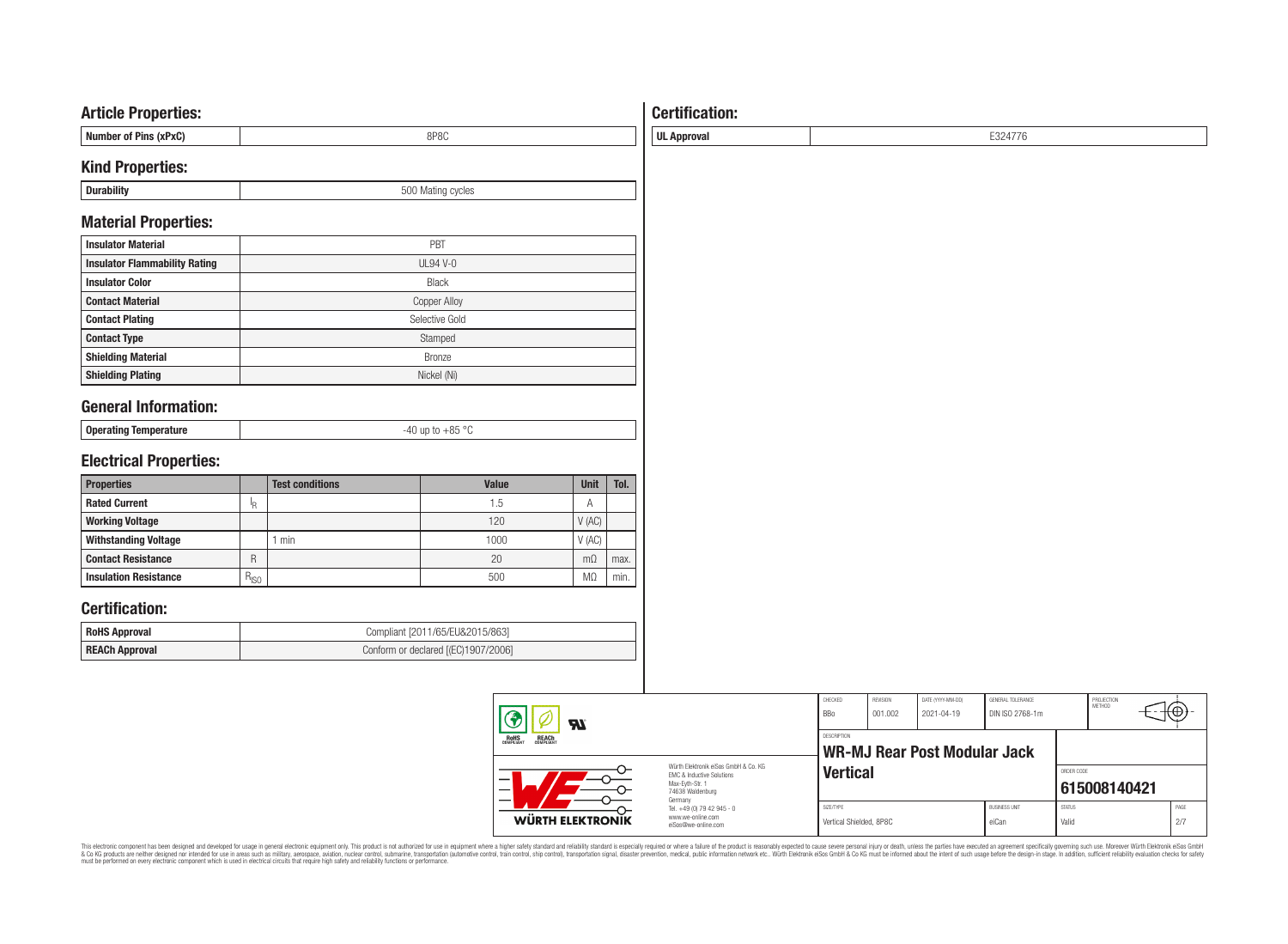L<sub>TRA</sub> (mm)



This electronic component has been designed and developed for usage in general electronic equipment only. This product is not authorized for subserved requipment where a higher selection equipment where a higher selection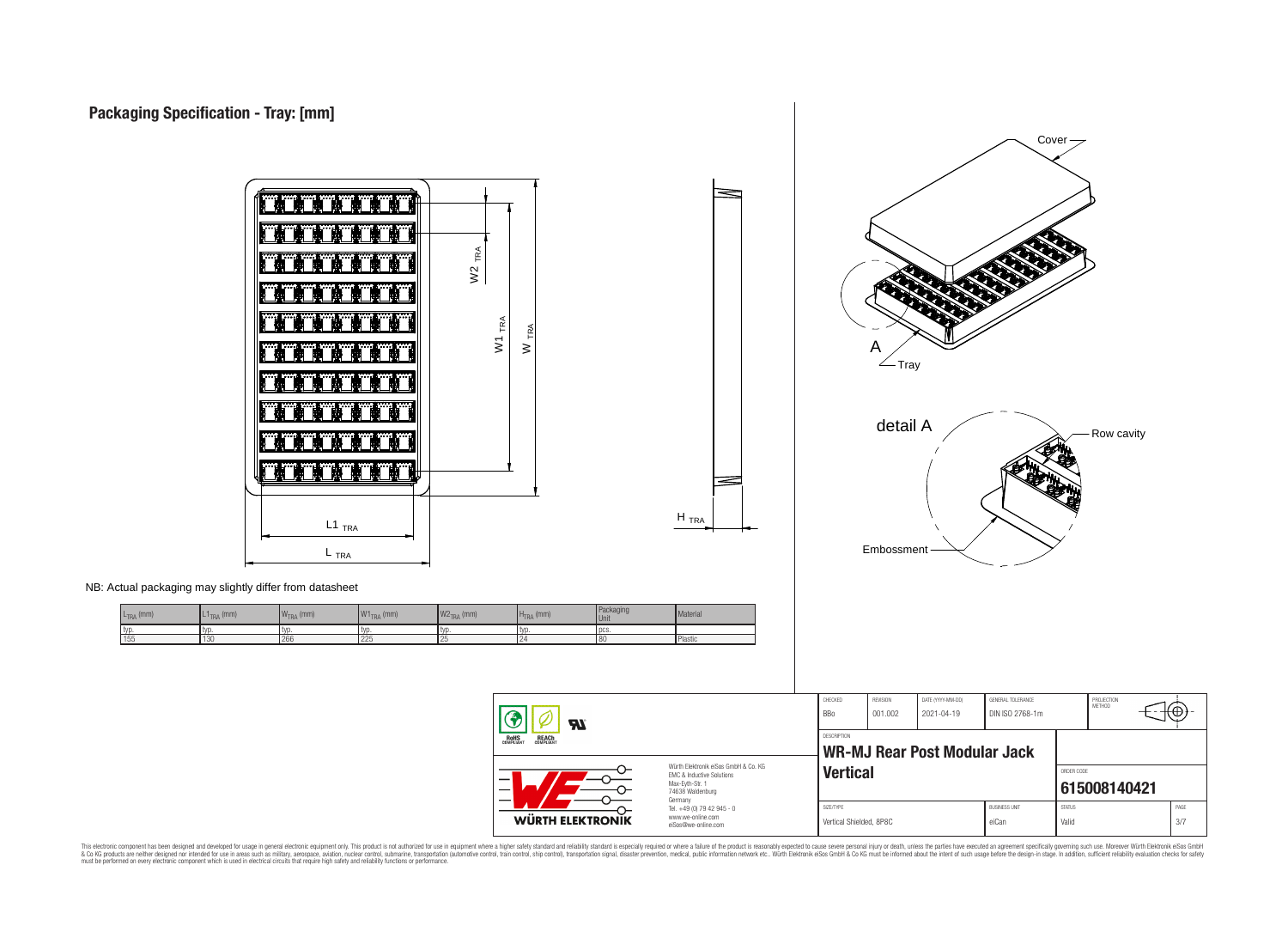$L_{\text{C}}$  (mm) and  $\mathbb{W}_{\text{C}}$ 

 $W_C$  (mm)



This electronic component has been designed and developed for usage in general electronic equipment only. This product is not authorized for subserved requipment where a higher selection equipment where a higher selection

**WÜRTH ELEKTRONIK** 

Würth Elektronik eiSos GmbH & Co. KG EMC & Inductive Solutions Max-Eyth-Str. 1 74638 Waldenburg Germany Tel. +49 (0) 79 42 945 - 0 www.we-online.com eiSos@we-online.com

PROJECTION<br>METHOD

⊕

**[615008140421](https://www.we-online.com/catalog/en/article/615008140421)**

**Vertical ORDER CODE** 

SIZE/TYPE BUSINESS UNIT STATUS PAGE Vertical Shielded, 8P8C eiCan values of Valid Valid 4/7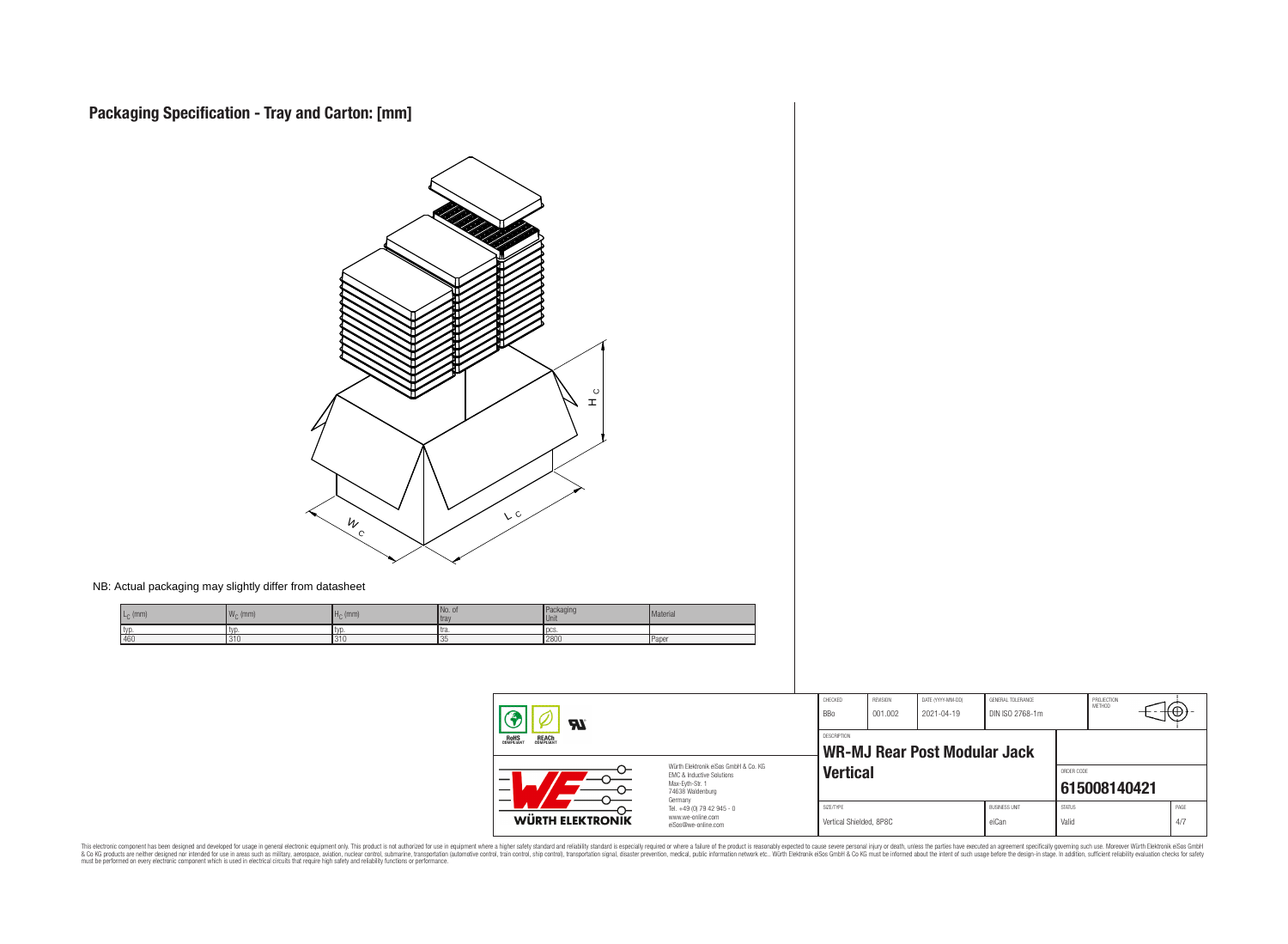### **Classification Wave Soldering Profile:**



# **Classification Wave Soldering Profile:**

| <b>Profile Feature</b>                             |                           | <b>Pb-Free Assembly</b>                     | <b>Sn-Pb Assembly</b>                       |
|----------------------------------------------------|---------------------------|---------------------------------------------|---------------------------------------------|
| <b>Preheat Temperature Min</b>                     | s min                     | 100 °C                                      | 100 °C                                      |
| <b>Preheat Temperature Typical</b>                 | s typical                 | 120 °C                                      | 120 °C                                      |
| <b>Preheat Temperature Max</b>                     | s max                     | 130 °C                                      | 130 °C                                      |
| Preheat Time $t_s$ from $T_{s,min}$ to $T_{s,max}$ | $I_{S}$                   | 70 seconds                                  | 70 seconds                                  |
| Ramp-up Rate                                       | $\triangle$ T             | 150 $\degree$ C max.                        | 150 $\degree$ C max.                        |
| <b>Peak Temperature</b>                            | $\mathsf{I}_{\mathsf{D}}$ | $250 °C - 260 °C$                           | $235 °C - 260 °C$                           |
| Time of actual peak temperature                    | $\mathfrak{t}_{\rm p}$    | max. 10 seconds<br>max. 5 seconds each wave | max. 10 seconds<br>max. 5 seconds each wave |
| Ramp-down Rate, Min                                |                           | $\sim$ 2 K/ second                          | $\sim$ 2 K/ second                          |
| Ramp-down Rate, Typical                            |                           | $\sim$ 3.5 K/ second                        | $\sim$ 3.5 K/ second                        |
| Ramp-down Rate, Max                                |                           | $\sim$ 5 K/ second                          | $\sim$ 5 K/ second                          |
| Time 25 $^{\circ}$ C to 25 $^{\circ}$ C            |                           | 4 minutes                                   | 4 minutes                                   |

refer to EN61760-1:2006

|  | Ð<br><b>RI</b><br><b>REACH</b><br>COMPLIANT<br><b>ROHS</b><br>COMPLIANT<br>Würth Elektronik eiSos GmbH & Co. KG |                                                                             | CHECKED<br>BBo                                     | REVISION<br>001.002 | DATE (YYYY-MM-DD)<br>2021-04-19 | GENERAL TOLERANCE<br>DIN ISO 2768-1m |                        | PROJECTION<br>METHOD | ⊢← |             |
|--|-----------------------------------------------------------------------------------------------------------------|-----------------------------------------------------------------------------|----------------------------------------------------|---------------------|---------------------------------|--------------------------------------|------------------------|----------------------|----|-------------|
|  |                                                                                                                 |                                                                             | DESCRIPTION<br><b>WR-MJ Rear Post Modular Jack</b> |                     |                                 |                                      |                        |                      |    |             |
|  |                                                                                                                 | EMC & Inductive Solutions<br>Max-Eyth-Str. 1<br>74638 Waldenburg<br>Germany | <b>Vertical</b>                                    |                     |                                 |                                      | ORDER CODE             | 615008140421         |    |             |
|  | <b>WÜRTH ELEKTRONIK</b>                                                                                         | Tel. +49 (0) 79 42 945 - 0<br>www.we-online.com<br>eiSos@we-online.com      | SIZE/TYPE<br>Vertical Shielded, 8P8C               |                     |                                 | <b>BUSINESS UNIT</b><br>eiCan        | <b>STATUS</b><br>Valid |                      |    | PAGE<br>5/7 |

This electronic component has been designed and developed for usage in general electronic equipment only. This product is not authorized for subserved requipment where a higher selection equipment where a higher selection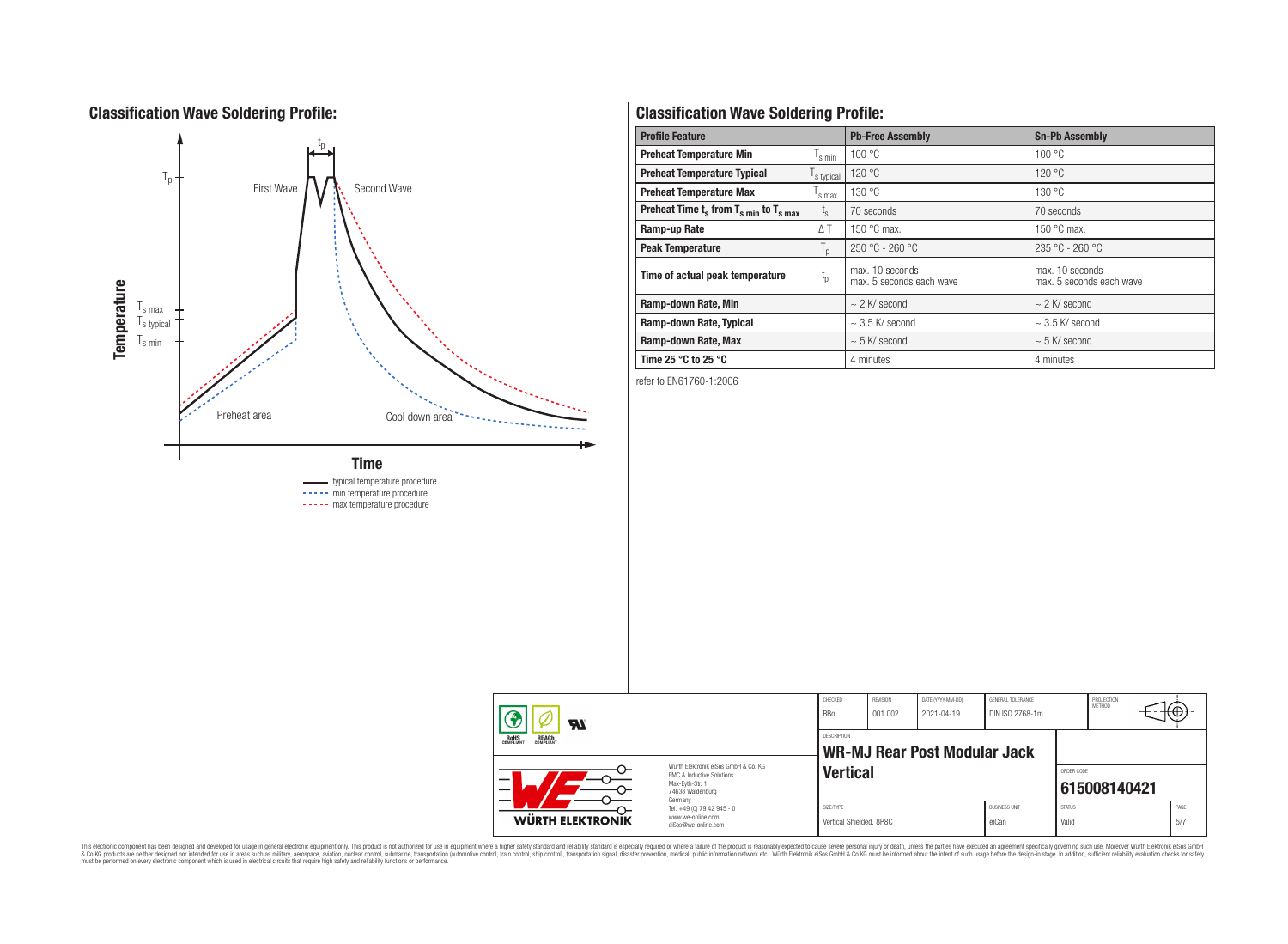### **Cautions and Warnings:**

### **The following conditions apply to all goods within the product series of the Connectors of Würth Elektronik eiSos GmbH & Co. KG:**

#### **General:**

- This mechanical component is designed and manufactured for use in general electronic equipment.
- Würth Elektronik must be asked for written approval (following the PPAP procedure) before incorporating the components into any equipment in fields such as military, aerospace, aviation, nuclear control, submarine, transportation (automotive control, train control, ship control), transportation signal, disaster prevention, medical, public information network, etc. where higher safety and reliability are especially required and/or if there is the possibility of direct damage or human injury.
- Mechanical components that will be used in safety-critical or high-reliability applications, should be pre-evaluated by the customer.
- The mechanical component is designed and manufactured to be used within the datasheet specified values. If the usage and operation conditions specified in the datasheet are not met, the component may be damaged or dissolved.
- Do not drop or impact the components, the component may be damaged.
- Prevent any damage or scratches on the component, especially on the actuator.
- Direct mechanical impact to the product shall be prevented (e.g overlapping of the PCB's).
- Würth Elektronik products are qualified according to international standards, which are listed in each product reliability report. Würth Elektronik does not warrant any customer qualified product characteristics beyond Würth Elektroniks' specifications, for its validity and sustainability over time.
- The responsibility for the applicability of the customer specific products and use in a particular customer design is always within the authority of the customer. All technical specifications for standard products do also apply to customer specific products.
- The mechanical component is designed to be used along with Würth Elektronik counterparts and tools. Würth Elektronik cannot ensure the reliability of these components while being used with other products.

#### **Product Specific:**

#### **Soldering:**

- The solder profile must comply with the technical product specifications. All other profiles will void the warranty.
- All other soldering methods are at the customers' own risk.

#### **Cleaning and Washing:**

- Washing agents used during the production to clean the customer application might damage or change the characteristics of the component, body, pins and termination. Washing agents may have a negative effect on the long-term functionality of the product.
- Using a brush during the cleaning process may deform function relevant areas. Therefore, we do not recommend using a brush during the PCB cleaning process.

#### **Potting and Coating:**

• If the product is potted in the customer application, the potting material might shrink or expand during and after hardening. Shrinking could lead to an incomplete seal, allowing contaminants into the components. Expansion could damage the components. We recommend a manual inspection after potting or coating to avoid these effects.

#### **Storage Conditions:**

- A storage of Würth Elektronik products for longer than 12 months is not recommended. Within other effects, the terminals may suffer degradation, resulting in bad solderability. Therefore, all products shall be used within the period of 12 months based on the day of shipment.
- Do not expose the components to direct sunlight.
- The storage conditions in the original packaging are defined according to DIN EN 61760-2.
- The storage conditions stated in the original packaging apply to the storage time and not to the transportation time of the components.

#### **Packaging:**

• The packaging specifications apply only to purchase orders comprising whole packaging units. If the ordered quantity exceeds or is lower than the specified packaging unit, packaging in accordance with the packaging specifications cannot be ensured.

#### **Handling:**

- Do not repeatedly operate the component with excessive force. It may damage or deform the component resulting in malfunction.
- In the case a product requires particular handling precautions, in addition to the general recommendations mentioned here before, these will appear on the product datasheet
- The temperature rise of the component must be taken into consideration. The operating temperature is comprised of ambient temperature and temperature rise of the component.The operating temperature of the component shall not exceed the maximum temperature specified.

These cautions and warnings comply with the state of the scientific and technical knowledge and are believed to be accurate and reliable. However, no responsibility is assumed for inaccuracies or incompleteness.

| Яï                                                                                                                                                                                                                            |  | CHECKED<br>BBo                                                         | REVISION<br>001.002                  | DATE (YYYY-MM-DD)<br>2021-04-19     | GENERAL TOLERANCE<br>DIN ISO 2768-1m |                               | PROJECTION<br>METHOD   | ι€Ψ∶         |  |             |
|-------------------------------------------------------------------------------------------------------------------------------------------------------------------------------------------------------------------------------|--|------------------------------------------------------------------------|--------------------------------------|-------------------------------------|--------------------------------------|-------------------------------|------------------------|--------------|--|-------------|
| <b>REACH</b><br>COMPLIANT<br><b>ROHS</b><br>COMPLIANT<br>Würth Flektronik eiSos GmbH & Co. KG<br><b>EMC &amp; Inductive Solutions</b><br>$\qquad \qquad -$<br>Max-Evth-Str. 1<br>$\overline{\phantom{0}}$<br>74638 Waldenburg |  | DESCRIPTION                                                            |                                      | <b>WR-MJ Rear Post Modular Jack</b> |                                      |                               |                        |              |  |             |
|                                                                                                                                                                                                                               |  | Germany                                                                | <b>Vertical</b>                      |                                     |                                      |                               | ORDER CODE             | 615008140421 |  |             |
| WÜRTH ELEKTRONIK                                                                                                                                                                                                              |  | Tel. +49 (0) 79 42 945 - 0<br>www.we-online.com<br>eiSos@we-online.com | SIZE/TYPE<br>Vertical Shielded, 8P8C |                                     |                                      | <b>BUSINESS UNIT</b><br>eiCan | <b>STATUS</b><br>Valid |              |  | PAGE<br>6/7 |

This electronic component has been designed and developed for usage in general electronic equipment only. This product is not authorized for use in equipment where a higher safety standard and reliability standard si espec & Ook product a label and the membed of the seasuch as marked and as which such a membed and the such assume that income in the seasuch and the simulation and the such assume that include to the such a membed and the such